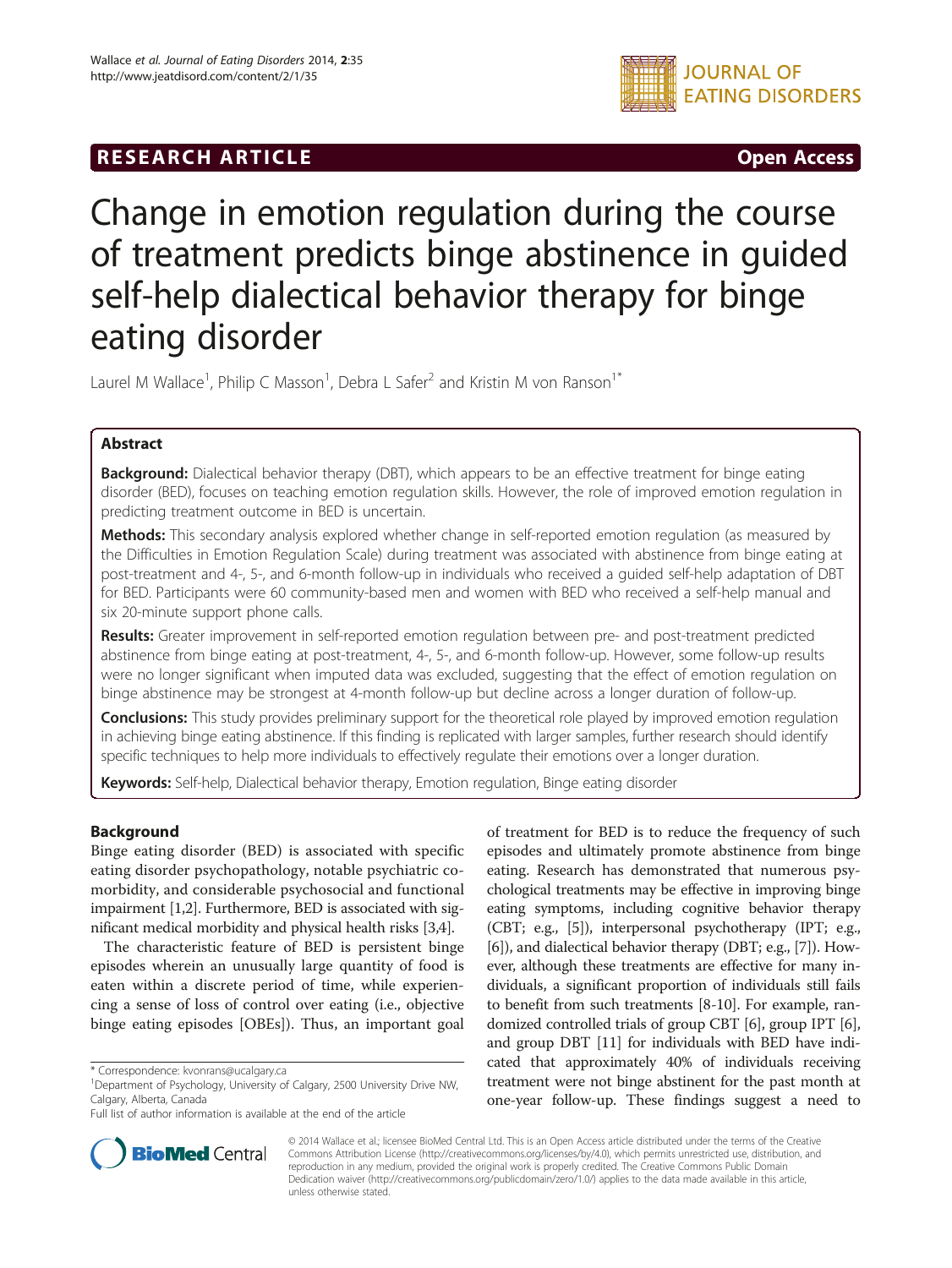refine available treatments with the aim of helping more individuals. To do so, further research is needed to clarify the processes involved in treatments with some efficacy and determine predictors of positive treatment outcome.

One psychological mechanism that has been hypothesized to be integral to the development and maintenance of binge eating is maladaptive emotion regulation [[12](#page-7-0)-[14](#page-7-0)]. Emotion regulation is defined as "the extrinsic and intrinsic processes responsible for monitoring, evaluating, and modifying emotional reactions, especially their intensive and temporal features, to accomplish one's goals" [[15](#page-7-0)]. In essence, emotion regulation involves the ability to tolerate extreme affect and to regulate one's affect. Binge eating has been described as a maladaptive emotion regulation strategy, wherein binge eating is used to temporarily relieve an aversive emotional state.

Improving emotion regulation is an important goal of DBT as adapted for BED [[6\]](#page-7-0). DBT for BED focuses on understanding and recognizing the link between dysregulated emotions and disordered eating behaviours, and teaching alternative, more adaptive emotion regulation skills. Previous research has demonstrated that DBT is effective in the treatment of BED [\[7,11](#page-7-0)]. However, the association of change in emotion regulation with change in binge eating remains uncertain.

#### Purpose

In this exploratory study, we conducted secondary analyses of a trial of guided self-help DBT for BED aimed at testing the theory that change in emotion regulation within individuals during the course of treatment is associated with treatment outcome at post-treatment and four-, five-, and six-month follow-up. Treatment outcome was defined as abstinence from binge eating (i.e., zero OBEs for the past 28 days), and was measured at multiple points: post-treatment, four-, five-, and sixmonth follow-up. By including assessment of outcome at multiple points during follow-up, this study investigated whether any association between change in emotion regulation and subsequent binge eating behaviour remained consistent or changed across time.

## Guided self-help dialectical behavior therapy for binge eating disorder

A guided self-help adaptation of DBT for BED (see [\[16](#page-7-0)]) was developed and evaluated in a randomized wait-list controlled treatment trial [\[17](#page-7-0)]. In guided self-help treatment, a health worker guides an individual through a self-help manual. Participants in this treatment trial were randomized to receive treatment immediately (immediate treatment condition) or after a three-month waiting period (delayed treatment condition). The current study utilizes data from this treatment trial. Previously reported results from this trial [\[17\]](#page-7-0) are briefly summarized here so as to provide background context regarding the efficacy of treatment. These results indicated that, at post-treatment, participants assigned to the immediate treatment condition reported significantly improved scores compared to participants assigned to the delayed treatment condition in terms of higher rates of binge abstinence (40.0% versus 3.3%) and fewer past-month OBEs (6.0 versus 14.4), respectively. Participants in the immediate treatment condition additionally demonstrated improved scores on self-report measures of eating psychopathology, anxiety, depression, and quality of life. Furthermore, these participants demonstrated improved emotion regulation at posttreatment, with better emotion regulation scores than those reported by participants in the delayed treatment condition who had not yet received treatment. The association between emotion regulation and treatment outcome (i.e., binge eating) was not examined. Most improvements were maintained at six-month follow-up. Many participants demonstrated a positive response to guided self-help DBT, yet a significant proportion of participants (70.0%) failed to be binge abstinent at follow-up, which is consistent with results from other treatment trials of DBT for BED (e.g., [\[7,11](#page-7-0)]).

## **Methods**

This study received approval from the University of Calgary Conjoint Faculties Research Ethics Board, and informed consent was obtained from all participants prior to participating in the study. A summary of key study variables and procedures is included below; please see Masson and colleagues, 2013 [\[17\]](#page-7-0) for further details.

#### Participants

Sixty participants were recruited from the community via local media, with the study described as a treatment for BED that used a self-help book and telephone support. To participate in the study, individuals were required to meet DSM-IV criteria for BED [[18](#page-7-0)] or subthreshold BED criteria, as assessed via the Structured Clinical Interview for DSM-IV Axis I Disorders – Non-Patient Version [[19](#page-7-0)]. Thus, participants were required to have had an OBE at least once a week, on average, over the preceding six months. Diagnostic criteria in DSM-5 largely aligns with this lower threshold [\[20](#page-7-0)]. Exclusion criteria included: involvement in concurrent psychotherapy for binge eating; active psychosis; body mass index (BMI) less than 17.5  $\text{kg/m}^2$ ; use of compensatory behaviors at least once per week over the past three months; any change in dose of psychotropic medication over the past three months; and inability to commit adequate time to assessment and treatment (i.e., approximately two to three hours per week for 16 weeks in total). Of 122 potential participants who inquired about the study and were screened, only three (2.5%) indicated that they were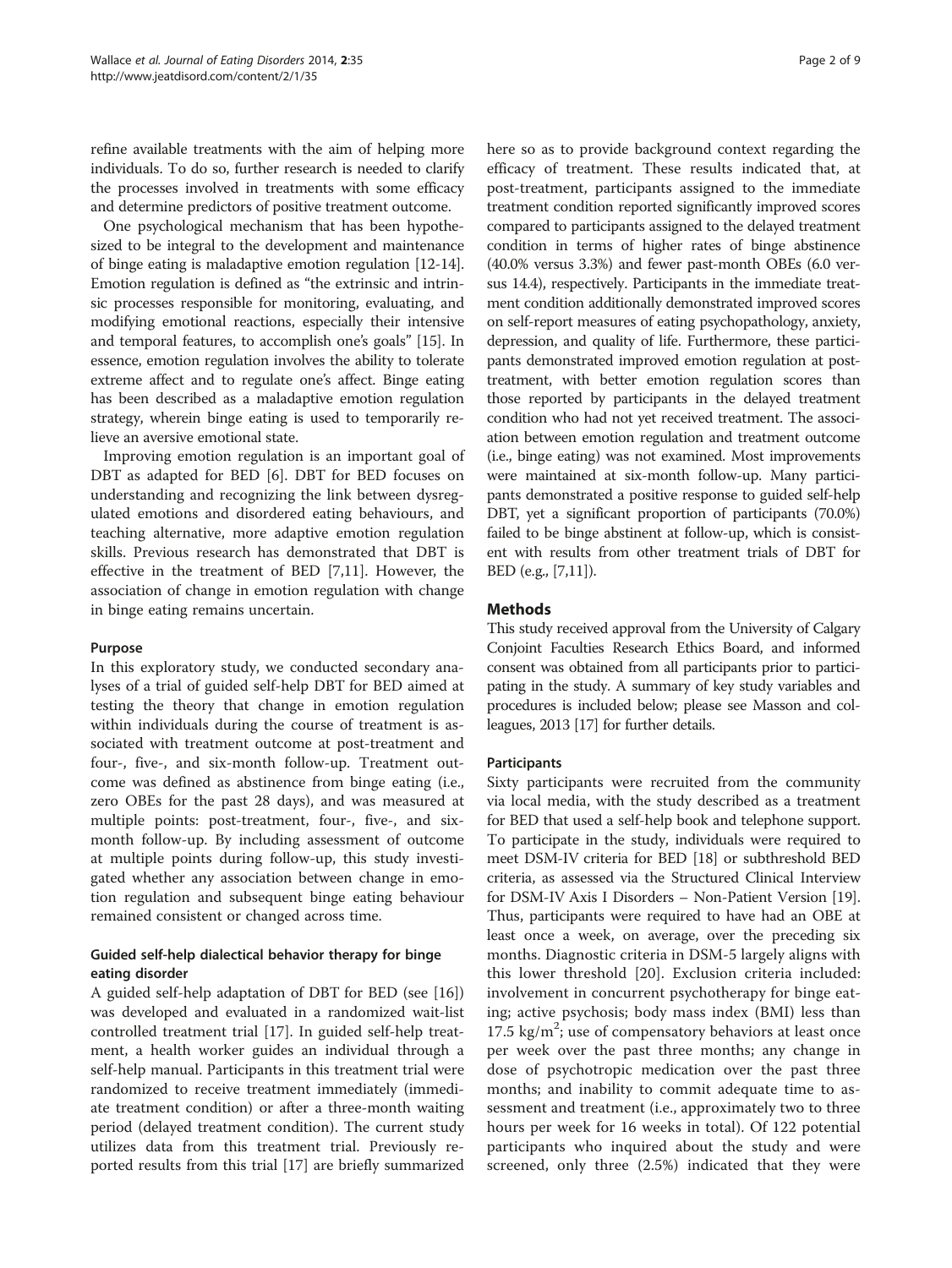unavailable to commit the required amount of time and/or were unavailable for study dates. All participants spoke English fluently and were 18 years or older. Eighty-eight percent  $(n53)$  of participants were female and 90.0% ( $n = 54$ ) were Caucasian. Age ranged from 24 to 67 years ( $M = 42.8$ ,  $SD = 10.5$ ) and BMI (based on self-reported height and weight data at pre-treatment assessment) ranged from 22 to 69 kg/m<sup>2</sup> ( $M = 37.9$ ,  $SD = 8.8$ ). All participants had graduated from high school or equivalent. Twenty-five percent  $(n = 15)$  of participants were taking stable doses of psychotropic medication for mental health issues (primarily depression and/or anxiety symptoms).

Assessment and treatment of both the immediate treatment condition and the delayed treatment condition were conducted identically, with two exceptions. First, participants in the delayed treatment condition began treatment three months after participants in the immediate treatment condition, and therefore completed each assessment (i.e., pre-treatment, post-treatment, and sixmonth follow-up assessment) three months after participants in the immediate treatment condition had completed the same assessment. Second, participants in the delayed treatment condition completed a baseline assessment at the outset of the study, at the same time that participants in the immediate treatment condition completed a pre-treatment assessment. Thus, participants in the delayed treatment condition were assessed four times (i.e., baseline, pre-treatment, post-treatment, and six-month follow-up), whereas participants in the immediate treatment condition were assessed three times (i.e., pre-treatment, post-treatment, and six-month follow-up). See Table 1. Data from the baseline assessment, which were collected to evaluate treatment efficacy in the randomized wait-list controlled trial, are not considered in the current study.

As all participants in both the immediate treatment and delayed treatment condition completed identical treatment, data from participants in both conditions are pooled together for all analyses in the current study. Between-group mediational analyses are not possible with the current dataset due to small sample size and resultant low statistical power, as well as the unbalanced

study design (i.e., as the delayed treatment condition began treatment only three months after the immediate treatment condition began treatment, data are not available to compare to the treatment condition's follow-up data). Preliminary analyses indicated no significant differences between participants in the immediate treatment and delayed treatment condition on OBE frequency or emotion regulation total scores, at pre-treatment, posttreatment, or follow-up; emotion regulation change scores at post-treatment or follow-up; or binge abstinence rates at post-treatment or follow-up (all  $p's > .1$ ). Lack of group differences in these variables supports our use of pooled data from the immediate treatment condition and the delayed treatment condition in the following analyses.

#### Assessment and measures

Each assessment included the Difficulties in Emotion Regulation Scale (DERS; [[21\]](#page-7-0)) and items from the Eating Disorder Examination (EDE; [\[22](#page-7-0)]). As the EDE assesses eating pathology over the three preceding 28-day intervals, administration of the EDE at six-month follow-up assessment provided eating pathology scores for three time periods (i.e., four, five, and six months after treatment completion). In comparison, administration of the DERS at six-month follow-up assessment provided emotion regulation scores for only one time period (i.e., six months after treatment completion).

#### Eating Disorder Examination

The EDE is a well-established semi-structured interview of eating disorder symptomatology. It has established reliability for the assessment of BED [\[23](#page-8-0)], and is considered the gold standard for the assessment of eating disorder psychopathology [\[24\]](#page-8-0). Only questions relevant to the differential diagnosis of BED were administered (e.g., questions regarding binge eating frequency, behaviors and feelings associated with binge eating, the use of compensatory behaviors, and self-reported height and weight).

The EDE rater was not involved in treatment delivery and was blind to participants' group assignment at pretreatment and post-treatment assessment. The rater received training in administration of the EDE prior to the outset of the study and administered the EDE under the

Table 1 Timing of assessments completed by participants in the immediate treatment condition and delayed treatment condition over 12 months

| <b>Condition</b>    | Study timeline               |                                  |                                  |                                     |                                     |  |  |  |
|---------------------|------------------------------|----------------------------------|----------------------------------|-------------------------------------|-------------------------------------|--|--|--|
|                     | 0 months                     | 3 months                         | 6 months                         | 9 months                            | 12 months                           |  |  |  |
| Immediate treatment | #1: Pre-treatment assessment | #2: Post-treatment<br>assessment |                                  | #3: 6-month follow-up<br>assessment |                                     |  |  |  |
| Delayed treatment   | #1: Baseline assessment      | #2: Pre-treatment<br>assessment  | #3: Post-treatment<br>assessment |                                     | #4: 6-month follow-up<br>assessment |  |  |  |

Note. <sup>1</sup>Baseline assessment data were not included in analyses.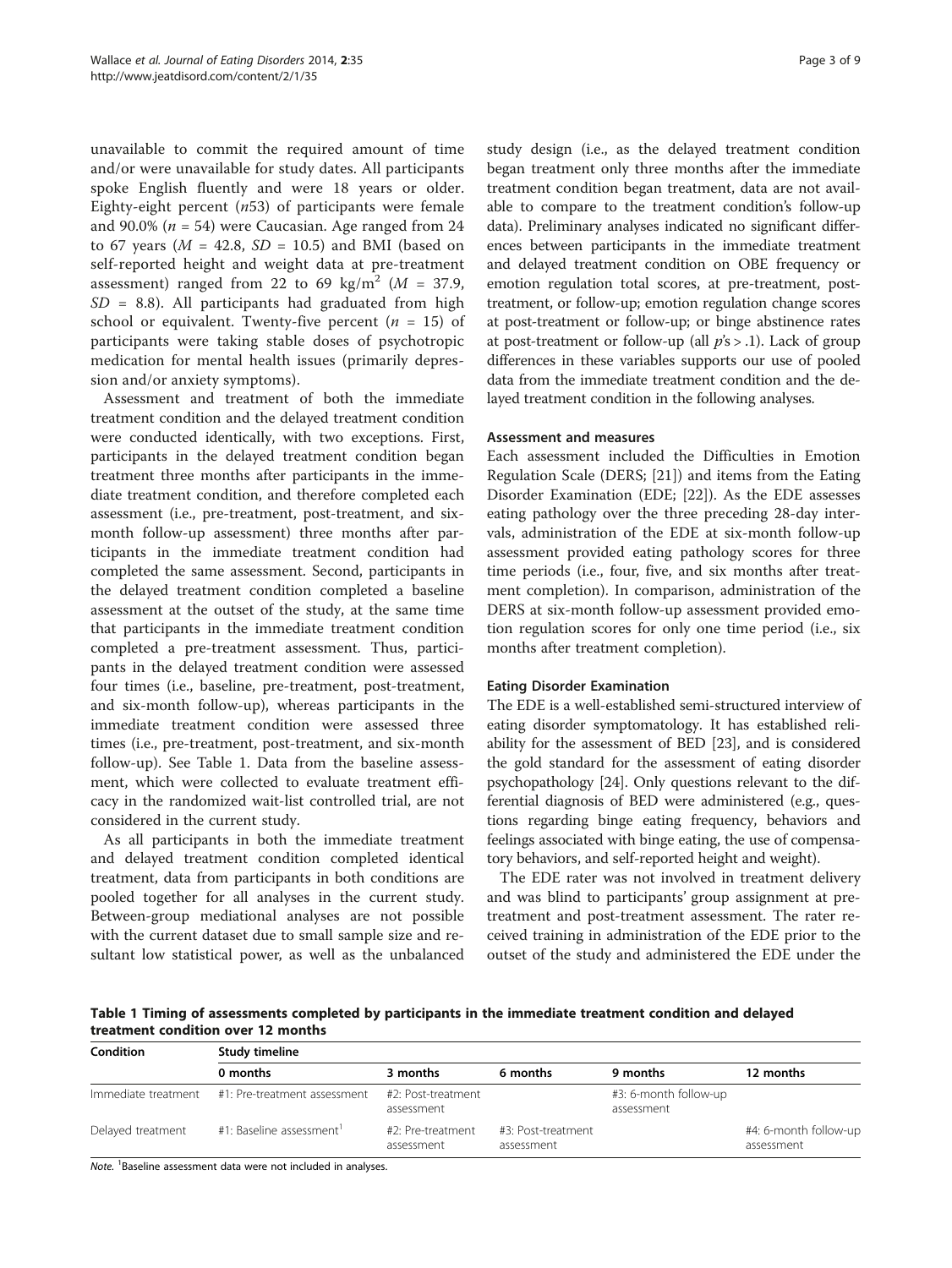supervision of a psychologist. Inter-rater reliability of the EDE binge eating assessment was examined among 12% of the interviews conducted. The original rater's rating of the frequency of binge eating within the last 28 days and consensus coding of two eating disorder researchers were identical  $(r = 1.0)$ .

### Difficulties in Emotion Regulation Scale

The DERS is a 36-item self-report questionnaire designed to assess multiple aspects of emotion regulation. The Total Score was analysed, which is the sum of six subscale scores: Nonacceptance of Emotional Responses, Difficulties Engaging in Goal Directed Behavior, Impulse Control Difficulties, Lack of Emotional Awareness, Limited Access to Emotion Regulation Strategies, and Lack of Emotional Clarity. Higher scores indicate greater difficulty in emotion regulation (range=36-180). Based on pre-treatment data, the DERS demonstrated high internal consistency in the current study ( $α = .95$ ).

## Treatment

Treatment was administered via a DBT for BED selfhelp manual developed for this study and six 20-minute support phone calls. In addition, one in-person, 45 minute orientation session was provided at the outset of treatment wherein the self-help manual was distributed and the basic treatment tenets were discussed. The orientation and all support calls were provided by a doctoral candidate in clinical psychology working under the supervision of a psychologist. The manual was designed to be used over thirteen weeks, and the six support calls were provided approximately every two weeks across this treatment period. Each chapter in the manual had a specific focus and included homework that was intended to be worked on by participants during the week that the chapter was read. Support sessions focused on encouraging participants' use of the manual, answering any questions that participants had about the manual, and problem-solving with participants to determine how they could find the time to use the manual and/or remember strategies discussed in the manual. The manual provided education on three skills modules to aid in regulating emotions (i.e., Mindfulness, Distress Tolerance, and Emotion Regulation), and guided the reader through activities and exercises designed to increase familiarity with these skills and encourage implementation of these skills in daily life.

## Statistical analyses

The ability of post-treatment emotion regulation change scores to predict treatment outcome (i.e., binge abstinence) at post-treatment and four-, five-, and six-month follow-up was examined. An emotion regulation change score at post-treatment was created by calculating the

difference between each participant's post-treatment DERS total score and his/her pre-treatment DERS total score.

Binary logistic regression analyses were used to examine whether DERS post-treatment change scores (i.e., change in emotion regulation ability) predicted binge abstinence at four-, five-, and six-month follow-up. T-tests additionally compared the magnitude of DERS posttreatment change scores between participants who were versus were not binge abstinent at post-treatment, four-, five-, and six-month follow-up.

All statistical analyses were compared to a significance level of  $p < .05$ .

## Missing data

Twenty-one of 60 participants (35.0%) did not fully complete post-treatment assessment (i.e., complete both the EDE and DERS); 27 of 60 participants (45.0%) did not fully complete follow-up assessment. The conservative last observation carried forward method was used in all analyses.

## Results

Mean scores for DERS total and subscale scores are presented in Table [2](#page-4-0) for descriptive purposes. Only DERS total scores are included in the following results.

Binary logistic regression analyses indicated that DERS change scores at end of treatment predicted binge abstinence at end of treatment  $(\chi^2(1) = 6.99, p < .01; \text{ OR } =$ 1.04, CI = 1.01-1.07). DERS change scores at end of treatment also predicted binge abstinence at each follow-up point: four-month  $(\chi^2(1) = 9.23, p < .01; \text{ OR } =$ 1.06, CI = 1.02-1.10), five-month  $(\chi^2(1) = 6.32, p < .05)$  $OR = 1.04$ ,  $CI = 1.01 - 1.07$ ), and six-month follow-up ( $\chi^2$  $(1) = 6.43, p < .05$ ; OR = 1.04, CI = 1.01-1.07).<sup>a</sup> The odds ratios indicated that for every unit increase in DERS post-treatment change score, there was an approximately 4-6% increase in the odds of being binge abstinent at post-treatment and various follow-up points.

In addition,  $t$ - tests further demonstrated that participants who were binge abstinent at end of treatment reported greater change in emotion regulation at end of treatment, as compared to individuals who were not binge abstinent at end of treatment. Likewise, participants who were binge abstinent at four-, five-, and six-month followup also reported greater change in emotion regulation at end of treatment. Specifically, *t*-tests illustrated that participants who were binge abstinent at post-treatment and each follow-up point demonstrated, on average, approximately three times as much change in DERS scores at end of treatment as individuals who were not binge abstinent at those respective time-points (top of Table [3\)](#page-5-0). Effect sizes (Cohen's d) were all approximately large, although the effect size at four-month follow-up  $(d = 1.01)$  was notably greater than effect sizes at other time points.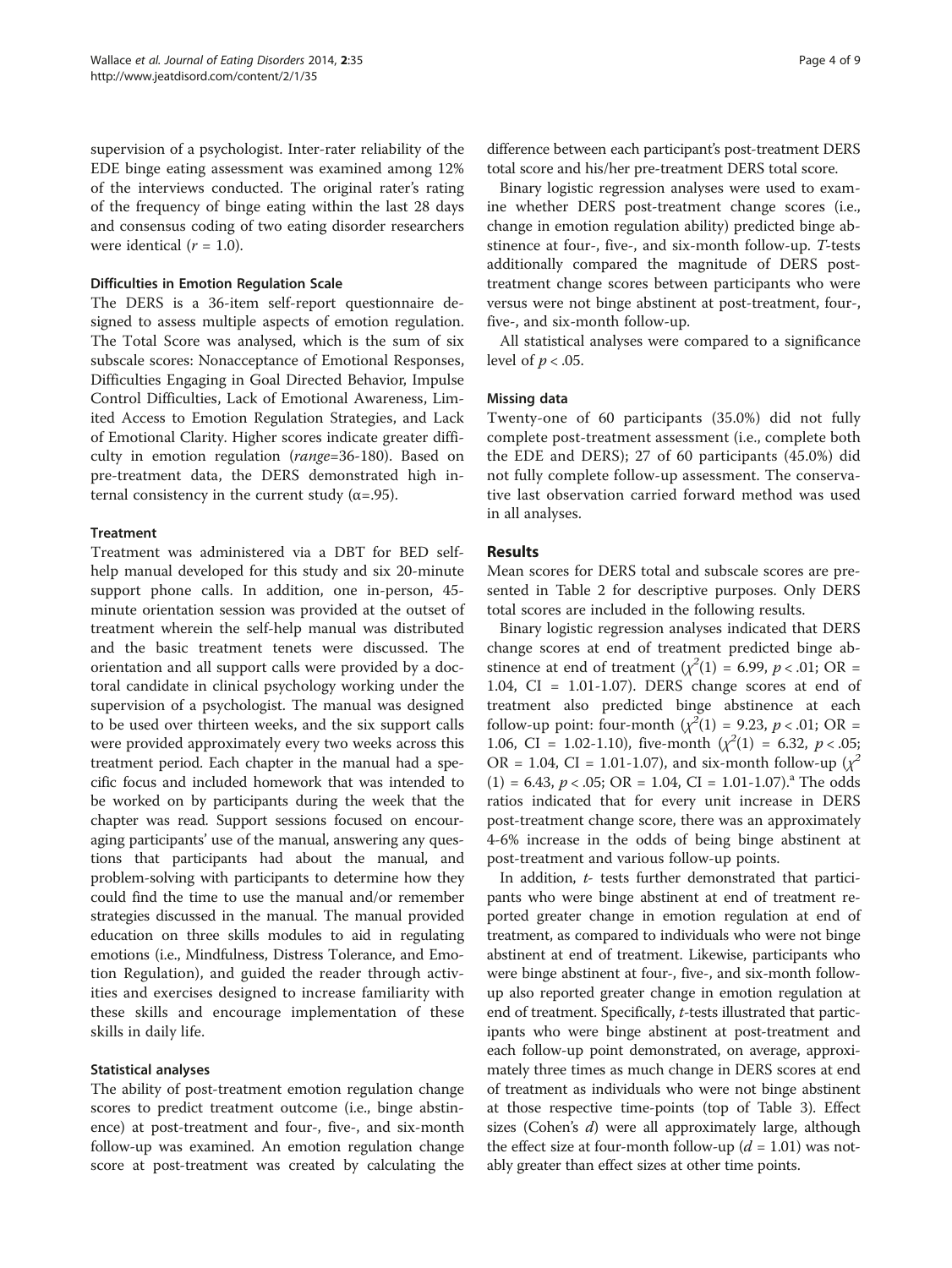<span id="page-4-0"></span>Table 2 Mean emotion regulation scores at pre-treatment, post-treatment, and six-month follow-up (N=60)

| Difficulties in emotion regulation scale        | Pre-treatment M (SD) | Post-treatment M (SD) | 6-month follow-up $M(SD)$ |
|-------------------------------------------------|----------------------|-----------------------|---------------------------|
| Total score                                     | 102.03 (25.39)       | 84.04 (25.37)         | 81.76 (26.35)             |
| Nonacceptance of emotional responses            | 17.29 (6.57)         | 13.68 (6.10)          | 13.25 (6.25)              |
| Difficulties engaging in goal directed behavior | 16.15 (4.71)         | 13.58 (4.48)          | 13.07 (4.65)              |
| Impulse control difficulties                    | 15.90 (6.26)         | (5.32)                | 12.50 (5.54)              |
| Lack of emotional awareness                     | 18.48 (4.67)         | 15.78 (4.88)          | 15.58 (4.78)              |
| Limited access to emotion regulation strategies | 20.51 (8.09)         | 16.59 (7.50)          | 16.37 (7.85)              |
| Lack of emotional clarity                       | 13.60 (3.95)         | 11.73 (3.64)          | 11.20(3.64)               |

#### Post hoc analyses

In post hoc binary logistic regression analyses, we explored whether attrition and use of imputed data affected results. These analyses included only those participants who had completed both the DERS and the EDE at each time point (i.e., 39 participants at posttreatment and 33 participants at each follow-up point). Overall, results from these "completer" analyses trended in the same direction; however, several results were no longer statistically significant. Specifically, DERS posttreatment change scores predicted binge abstinence at four-month follow-up  $(\chi^2(1) = 5.12, p < .05; \text{ OR } = 1.05,$ CI = 1.01-1.10). Analyses that examined whether DERS post-treatment change scores predicted binge abstinence at post-treatment  $(\chi^2(1) = 2.63, p = .11; \text{ OR } = 1.03, \text{ CI } =$ 1.00-1.06), five-month follow-up  $(\chi^2(1)=2.71, p=.10;$  $OR = 1.03$ ,  $CI = 1.00-1.06$ , and six-month follow-up  $(\chi^2(1) = 3.30, p = .07; \text{ OR } = 1.03, \text{ CI } = 1.00 - 1.06) \text{ did}$ not reach statistical significance. Likewise, comparison of mean DERS post-treatment change scores between participants who were binge abstinent at post-treatment, four-, five-, and six-month follow-up, and individuals who were not binge abstinent at those respective time points, suggested that participants who were abstinent experienced greater change in emotion regulation from pre-treatment to post-treatment. However, the size of difference in amount of change between participants who were and were not abstinent only reached statistical significance at four-month follow-up (bottom of Table [3](#page-5-0)). Effect sizes from these analyses were medium at post-treatment, five-, and six-month follow-up, and large at four-month follow-up.

#### **Discussion**

This study explored the predictive significance of magnitude of change in emotion regulation during the course of treatment on binge abstinence at post-treatment, four-, five-, and six-month follow-up among individuals who received guided self-help DBT for BED. In analyses of the full sample, the amount of change in emotion regulation over treatment was associated with binge abstinence at post-treatment, four-, five-, and six-month follow-up. Specifically, the amount of change reported in

emotion regulation from pre-treatment to post-treatment was almost three times greater among participants who were binge abstinent as compared to participants who were not binge abstinent. These findings support the theoretical notion that improving emotion regulation is associated with binge abstinence. Such findings, if replicated, may help further improve existing therapeutic efficacy and help more individuals to successfully recover from BED.

It is noteworthy that results shifted when only participants who had completed the full assessment at each time-point were included (i.e., completer analyses, with no imputed data included). In these post hoc completer analyses, the amount of change in emotion regulation from pre-treatment to post-treatment was only predictive of binge abstinence at four-month follow-up; results trended toward but did not attain significance at posttreatment, five-, and six-month follow-up. It is possible that the lack of significant differences in these analyses of the completer sample was attributable to low statistical power (i.e., only 33–39 participants were included in these analyses). With a larger sample, the difference in amount of post-treatment change in emotion regulation between participants who were and were not binge abstinent at each time point may have reached statistical significance whether or not data was imputed. However, these findings could also suggest that an association between change in emotion regulation and treatment outcome appears only during the few months subsequent to treatment completion, and is lost over a longer duration of follow-up. Even in analyses of the full sample, the association between change in emotion regulation and binge abstinence was notably stronger at four-month follow-up than any other assessment point, as indicated by both the odds ratio in regression analyses and Cohen's  $d$  effect sizes in  $t$ -tests. From this perspective, findings indicate the importance of identifying strategies to strengthen the association between change in emotion regulation and treatment outcome for a longer duration, and/or identifying other factors beyond change in emotion regulation that yield sustained positive treatment outcome. As binge eating is a multiply determined behavior that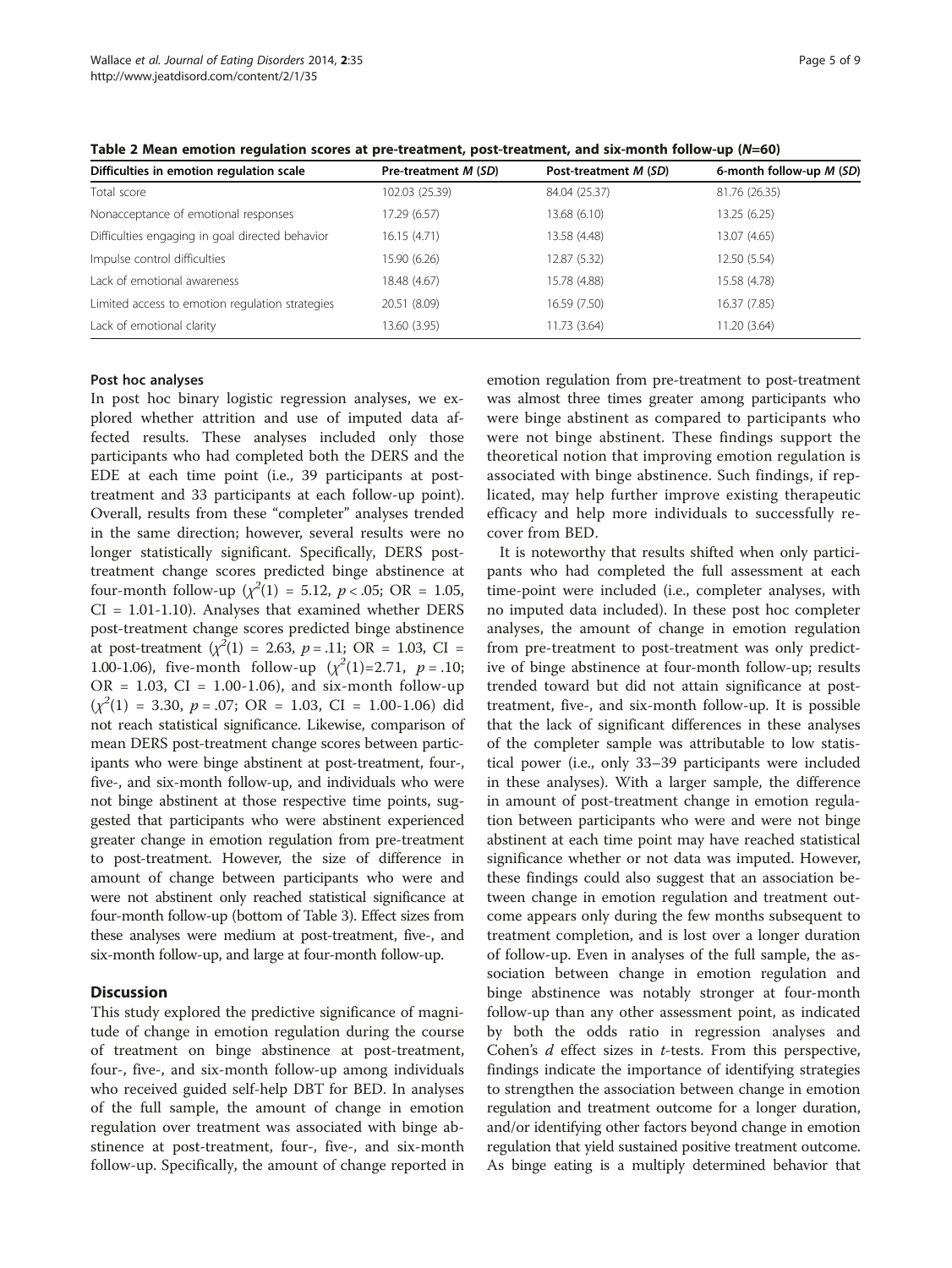<span id="page-5-0"></span>

| Table 3 Mean change in emotion regulation scores among participants who were binge abstinent versus non-abstinent at each follow-up |  |  |  |  |  |  |  |
|-------------------------------------------------------------------------------------------------------------------------------------|--|--|--|--|--|--|--|
|-------------------------------------------------------------------------------------------------------------------------------------|--|--|--|--|--|--|--|

|                                   | Abstinent at post-treatment                 |                                                           | Abstinent at 4-month follow-up |                 | Abstinent at 5-month follow-up |                             |                 | Abstinent at 6-month follow-up |                |                 |                 |                |
|-----------------------------------|---------------------------------------------|-----------------------------------------------------------|--------------------------------|-----------------|--------------------------------|-----------------------------|-----------------|--------------------------------|----------------|-----------------|-----------------|----------------|
|                                   | Full sample, with imputed data ( $N = 60$ ) |                                                           |                                |                 |                                |                             |                 |                                |                |                 |                 |                |
|                                   | Yes                                         | No                                                        | t: Cohen's d                   | Yes             | No                             | t: Cohen's d                | Yes             | No                             | t: Cohen's d   | Yes             | No              | t: Cohen's d   |
|                                   | $(n = 23)$                                  | $(n = 37)$                                                |                                | $(n = 26)$      | $(n = 34)$                     |                             | $(n = 26)$      | $(n = 34)$                     |                | $(n = 24)$      | $(n = 36)$      |                |
| DERS post-<br>treatment<br>change | $-30.19(27.20)$                             | $-10.39(19.91)$                                           | $-3.25$ *; .83                 | $-31.19(30.03)$ | $-7.88(12.97)$                 | $-3.70^*$ : 1.01            | $-28.27(26.91)$ | $-10.12(19.96)$                | $-3.00^*; .77$ | $-29.12(28.45)$ | $-10.56(18.92)$ | $-3.04$ *: .77 |
|                                   |                                             | Treatment completers only, without imputed data (N=33-39) |                                |                 |                                |                             |                 |                                |                |                 |                 |                |
|                                   | Yes                                         | No                                                        | t: Cohen's d                   | Yes             | No                             | t: Cohen's d                | Yes             | No                             | t: Cohen's d   | Yes             | No              | t: Cohen's d   |
|                                   | $(n = 19-23)$                               | $(n = 17-18)$                                             |                                | $(n = 18 - 20)$ | $(n = 15-17)$                  |                             | $(n = 18 - 20)$ | $(n = 15-17)$                  |                | $(n = 16-18)$   | $(n = 17-19)$   |                |
| DERS post-<br>treatment<br>change | $-31.57(27.01)$                             | $-16.79(24.98)$                                           | $-1.75: .57$                   | $-38.89(32.44)$ | $-12.26(13.75)$                | $-3.16$ <sup>*</sup> : 1.07 | $-34.67(29.22)$ | $-17.33(25.87)$                | $-1.79: .63$   | $-36.75(31.23)$ | $-17.41(23.22)$ | $-2.03: .70$   |

Note. DERS = Difficulties in Emotion Regulation Scale.  $p < .01$ .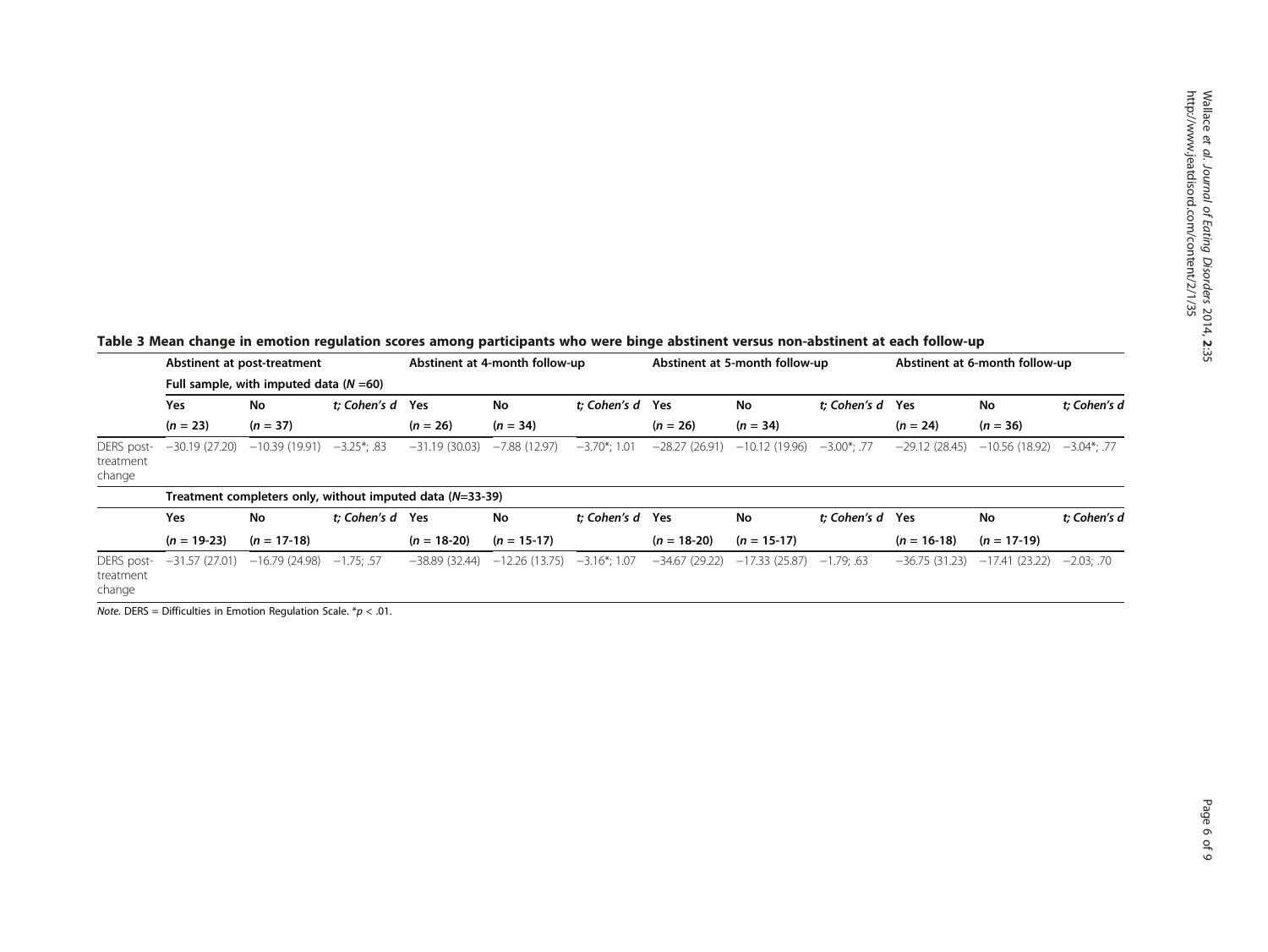involves numerous interacting variables in its etiology and maintenance, improving emotion regulation may increase the likelihood of binge abstinence but there are likely additional factors that need to be considered in sustaining long-term maintenance of abstinence.

Further research with larger samples is needed. In addition, we encourage research that includes an active comparison group, considers other ways of measuring emotion regulation, and explores additional predictors of treatment outcome.

The current findings need to be interpreted in the context of existing literature. In particular, a randomized controlled trial comparing group DBT to an active comparison group therapy [[11\]](#page-7-0) reported significant group differences between OBE frequency and abstinence rates at post-treatment that were not maintained over the 12 month follow-up period. Improvements in in emotion regulation were also similar between treatment groups. In light of these findings, the authors suggested that nonspecific therapeutic factors common to both treatments may account for treatment outcome, rather than specific effects of DBT. When these results are considered alongside results from the current study, it appears that change in emotion regulation is important in improving outcome for individuals with BED, although (1) therapeutic approaches other than DBT may also effectively improve individuals' emotion regulation, (2) DBT may not effectively improve emotion regulation and reduce binge eating for all individuals, and/or (3) the importance of improved emotion regulation for reducing binge eating may vary over time. It is also possible that differences in findings across studies regarding the role of emotion regulation in treatment outcome are attributable to differences in study methodology. For example, analyses in the current study focused upon comparing treatment responders versus non-responders, rather than comparing treatment conditions. Recognizing the substantial portion of individuals who do not respond to BED treatment, analyses that consider differences in individual response within a treatment condition may be particularly important. In addition, in the current study we examined change in emotion regulation, rather than focusing on level of emotion regulation, to test the hypothesis that magnitude of change across treatment in one's ability to regulate his/her emotions is predictive of treatment outcome. Furthermore, guided self-help DBT as provided in the current study involved considerably less direct clinical contact over the course of treatment than either group DBT or the active comparison group therapy (i.e., two hours individual phone contact in guided self-help DBT versus 40 hours face-to-face group contact in DBT and the active comparison group), which may have limited the opportunity for nonspecific therapeutic factors (e.g., therapeutic alliance) to contribute to treatment outcome in the current study.

In sum, results from the current study tend to be consistent with the theoretical notion that improved emotion regulation is associated with better treatment outcome in BED. Notably, in the context of a guided self-help treatment, the present findings showed that individuals with BED can learn adaptive emotion regulation skills in a costeffective way that does not demand significant time with a therapist. However, further research is needed to better understand inconsistencies in results within this study (e.g., between analyses that did and did not use imputed data) and across studies, and to clarify the duration of time after the end of treatment that this association between change in emotion regulation and treatment outcome is strongest. In addition, research is needed to examine the extent to which nonspecific factors associated with general therapeutic and/or natural recovery processes may additionally contribute to treatment outcome. Finally, research should explore whether improved emotion regulation may be a process that influences treatment outcome in other effective psychological treatments for BED, so as to determine the specificity of the effect. Dismantling studies that identify specific techniques used in DBT that contribute most to improved emotion regulation would also be beneficial, as well as research that identifies other treatment orientations beyond DBT that impact emotion regulation.

Strengths of this study include that it used prospective data collected within a randomized controlled trial. Participants were recruited from the community using very few exclusion criteria, which increases the study's external validity. Measurement of the primary outcome – binge eating – involved a reliably administered, well-established semi-structured diagnostic interview. In addition, measurement of binge eating occurred across multiple points during follow-up. A major limitation of this study is that power to detect significant effects may have been limited by small and unequal cell sizes, particularly in posthoc analyses that excluded imputed data. Relatedly, attrition and the use of imputed data may have affected results. In addition, a self-report measure was used to assess emotion regulation. In addition, as betweengroup analyses comparing change in the treatment condition to change in the delayed treatment condition were not possible due to this study's design, findings indicate that change in emotion regulation may be an important process in positive treatment outcome but do not confirm that change in emotion regulation is specific to DBT. Rather, change in emotion regulation could predict positive treatment outcome among other therapeutic orientations, be part of a natural recovery process, or both. Finally, it is possible that change in emotion regulation, as measured by the DERS, is reflective of change in other factors (e.g., change in general psychopathology). If so, the association between change in emotion regulation and subsequent binge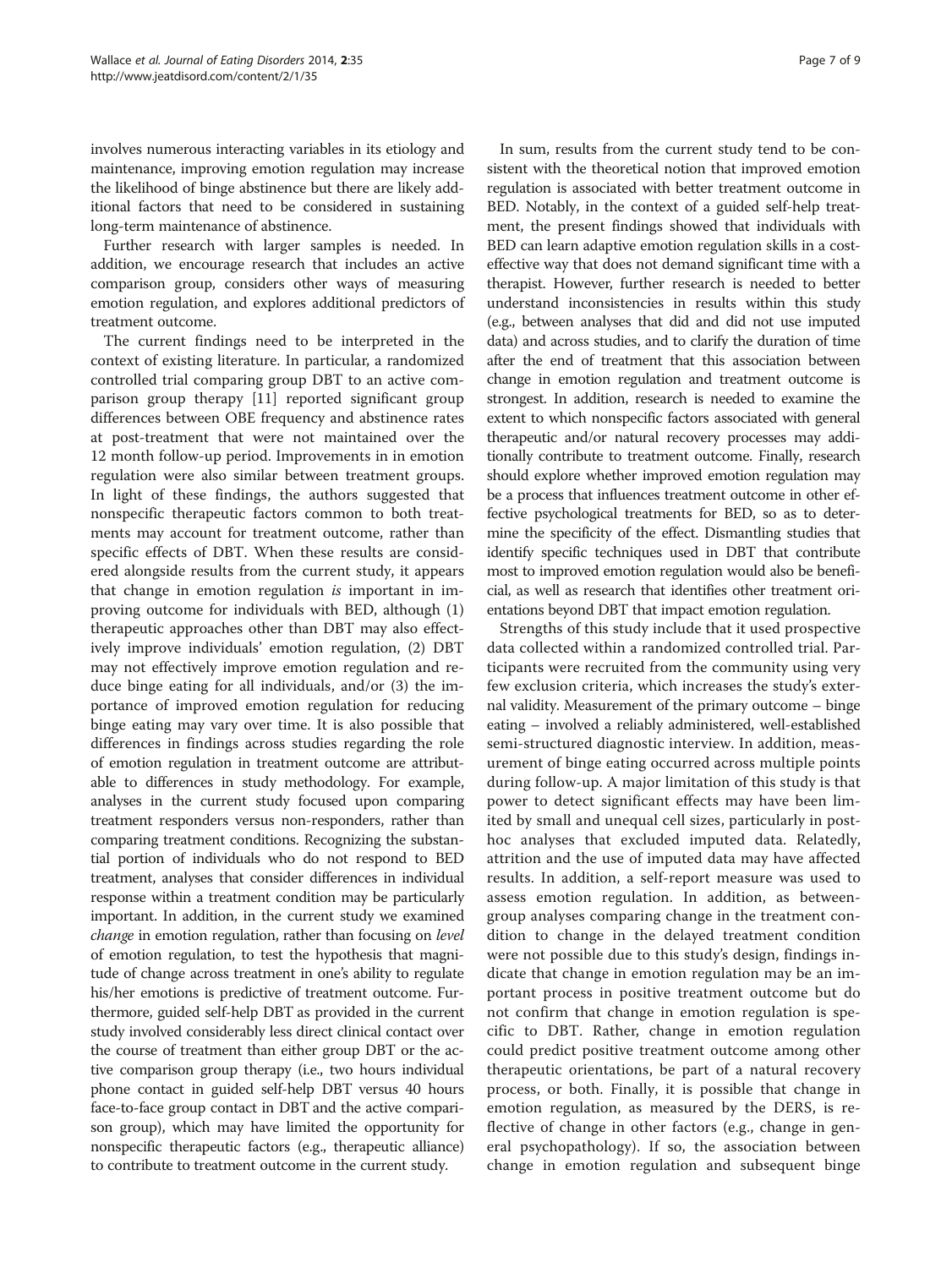<span id="page-7-0"></span>abstinence may be accounted for by change in other factors not examined in this study.

#### Conclusions

Overall, this study suggests that change in emotion regulation by the end of treatment predicts binge abstinence in guided self-help DBT for BED. These findings suggest that emotion regulation is an important skill that predicts positive treatment outcome for BED. However, questions remain regarding the strength of the effect of emotion regulation on outcome at various points across time. Replication and further examination of these exploratory findings with larger samples is needed. Further research that considers how to refine and improve upon treatments for BED should explore the extent to which emotion regulation can be emphasized within treatment protocols, consider additional strategies that can be used to enhance emotion regulation across a range of individuals with BED, and consider other mechanisms that may additionally account for positive treatment outcome at post-treatment and over time.

#### **Endnote**

Controversy exists as to whether abstinence from binge eating is the most appropriate criterion of treatment outcome and should be required for remission from BED and other eating disorders [[24\]](#page-8-0). Thus, we also ran a linear regression analysis between DERS posttreatment change scores and OBE frequency scores, thereby assessing treatment outcome among individuals regardless of abstinence status. DERS change scores predicted OBE frequency at post-treatment, four-, five-, and six-month follow-up ( $p's < .05$ ). Thus analysis of OBE frequency and binge abstinence yielded similar results.

#### Abbreviations

BED: Binge eating disorder; CBT: Cognitive behavior therapy; DBT: Dialectical behavior therapy; DERS: Difficulties in Emotion regulation scale; EDE: Eating Disorder Examination; IPT: Interpersonal psychotherapy; OBE: Objective binge eating episode.

#### Competing interests

The authors declare that they have no competing interests.

#### Authors' contributions

LMW participated in data collection, performed data analysis and interpretation, and drafted the manuscript. PCM participated in development of the DBT for BED treatment manual, designed and coordinated the research trial, participated in recruitment, provided the guided self-help intervention, and participated in manuscript preparation and writing. DS participated in development of the DBT for BED treatment manual as well as manuscript preparation and writing. KvR supervised data collection, data analysis and interpretation, and made substantial contributions to the manuscript. All authors read and approved the final manuscript.

#### Acknowledgements

The authors thank the Social Sciences and Humanities Research Council of Canada for their financial support.

#### Author details

<sup>1</sup>Department of Psychology, University of Calgary, 2500 University Drive NW, Calgary, Alberta, Canada. <sup>2</sup> Department of Psychiatry and Behavioral Sciences, Stanford University, Stanford, California, USA.

Received: 26 August 2014 Accepted: 14 November 2014 Published online: 11 December 2014

#### References

- 1. Grilo CM, White MA, Masheb RM: DSM-IV psychiatric disorder comorbidity and its correlates in binge eating disorder. Int J Eat Disord 2009, 42:228–234.
- 2. Wilfley DE, Wilson GT, Agras WS: The clinical significance of binge eating disorder. Int J Eat Disord 2003, 34(Suppl):96-106.
- 3. Bulik CM, Reichborn-Kjennerur T: Medical morbidity in binge eating disorder. Int J Eat Disord 2003, 34(Suppl):39-46.
- 4. Grucza RA, Przybeck TR, Cloninger CR: Prevalence and correlates of binge eating disorder in a community sample. Compr Psychiatry 2007, 48:124-131.
- 5. Grilo CM, Masheb RM, Wilson GT: Efficacy of cognitive behavioral therapy and fluoxetine for the treatment of binge eating disorder: A randomized doubleblind placebo-controlled comparison. Biol Psychiatry 2005, 57:301–309. 25.
- 6. Wilfley DE, Welch RR, Stein RI, Spurrell EB, Cohen LR, Saelens BE, Dounchis JZ, Frank MA, Wiseman CV, Matt GE: A randomized comparison of group cognitive-behavioral therapy and group interpersonal psychotherapy for the treatment of overweight individuals with binge-eating disorder. Arch Gen Psychiatry 2002, 59:713–721.
- 7. Telch CF, Agras WS, Linehan MM: Dialectical behavior therapy for binge eating disorder. J Consult Clin Psychol 2001, 69:1061–1065.
- 8. Agras WS, Telch CF, Arnow B, Elderedge K, Detzer MJ, Henderson J, Marnell M: Does interpersonal therapy help patients with binge eating disorder who fail to respond to cognitive-behavioral therapy? J Consult Clin Psychol 1995, 63:356–360.
- 9. Brownley KA, Berkman ND, Sedway JA, Lohr KN, Bulik CM: Binge eating disorder treatment: A systematic review of randomized controlled trials. Int J Eat Disord 2007, 40:337–348.
- 10. Wilson GT, Grilo CM, Vitousek KM: Psychological treatment of eating disorders. Am Psychol 2007, 62:199–216.
- 11. Safer DL, Robinson AH, Jo B: Outcome from a randomized controlled trial of group therapy for binge eating disorder: Comparing dialectical behavior therapy adapted for binge eating to an active comparison group therapy. Behav Ther 2010, 41:106-120.
- 12. Heatherton TF, Baumeister RF: Binge eating as escape from self-awareness. Psychol Bull 1991, 110:86–108.
- 13. Polivy J, Herman CP: Etiology of binge eating: Psychological mechanisms. In Binge eating: Nature, assessment and treatment. Edited by Fairburn CG, Wilson GT. New York: Guilford Press; 1993:173–205.
- 14. Wiser S, Telch CF: Dialectical behavior therapy for binge-eating disorder. J Clin Psychol 1999, 55:755–768.
- 15. Thompson RA: Emotion regulation: A theme in search of a definition. Monogr Soc Res Child Dev 1994, 59:25–52.
- 16. Safer DL, Telch CF, Chen EY: Dialectical Behavior Therapy for Binge Eating and Bulimia. New York: Guilford Press; 2009.
- 17. Masson PC, von Ranson KM, Wallace LM, Safer DL: A randomized wait-list controlled trial of dialectical behaviour therapy guided self-help for binge eating disorder. Behav Res Ther 2013, 51:723–728.
- 18. American Psychiatric Association: Diagnostic and statistical manual of mental disorders, Text Revision. 4th edition. Washington, DC: American Psychiatric Association; 2000.
- 19. First MB, Spitzer RL, Gibbon M, Williams JBW: Structured Clinical Interview for DSM-IV-TR Axis I Disorders, Research Version, Non-patient Edition (SCID-I/NP). New York: Biometrics Research, New York State Psychiatric Institute; 2002.
- 20. American Psychiatric Association: Diagnostic and statistical manual of mental disorders. 5th edition. Washington, DC: American Psychiatric Association; 2013.
- 21. Gratz KL, Roemer L: Multidimensional assessment of emotion regulation and dysregulation: Development, factor structure, and initial validation of the Difficulties in Emotion Regulation Scale. J Psychopathol Behav Assess 2004, 26:41–54.
- 22. Fairburn CG, Cooper Z, O'Connor M: Eating Disorder Examination (16.0D). In Cognitive Behavior Therapy and Eating Disorders. Edited by Fairburn CG. New York: Guilford Press; 2008.